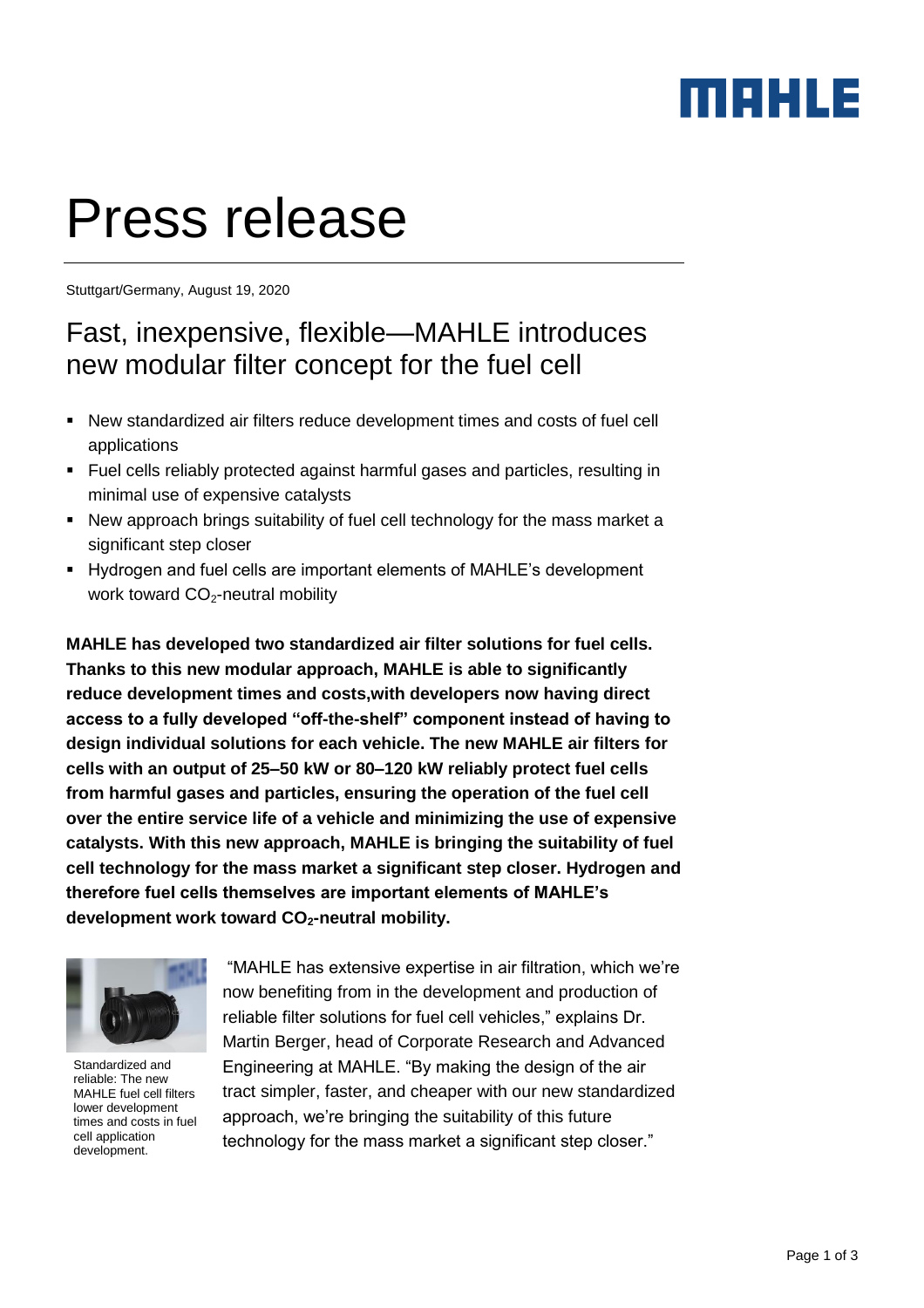## maxus

#### **Protection for highly sensitive cells minimizes manufacturing costs**

Fuel cells contain platinum as a catalyst. It is used to convert hydrogen and oxygen into water, with the energy generated in the reaction being released in the form of electrical energy. The fewer harmful gases entering the cell, the less platinum is needed to ensure that it remains operational over the service life of the vehicle. Platinum is rare and expensive, so using efficient filters to increase the degree of purity of the supply air means lower manufacturing costs.

In order to reliably protect fuel cells and thus make them attractive to the consumer from a price perspective, MAHLE relies on a highly effective filter medium consisting of several layers: a substrate material ensures mechanical stability, while a particulate filter layer blocks 99.9 percent of unwanted particles. A molecular layer prevents ammonia from entering the fuel cell, an activated carbon layer absorbs unwanted hydrocarbons, and an additional, specially impregnated activated carbon layer stops sulfur dioxide, hydrogen sulfide, and nitrogen oxides from reaching the cell.

#### **Modular approach for fuel cells components**

MAHLE uses its holistic systems competence in thermal and air management, power electronics, and filtration to support the development of vehicles with fuel cell drives that are suitable for large-scale production. The focus here is on lower systems costs coupled with higher operational safety. MAHLE is developing a fuel cell systems portfolio featuring a modular approach based on its current range of components. The group is thereby helping to reduce technological barriers and improve the suitability of vehicles with fuel cell drives for the mass market.